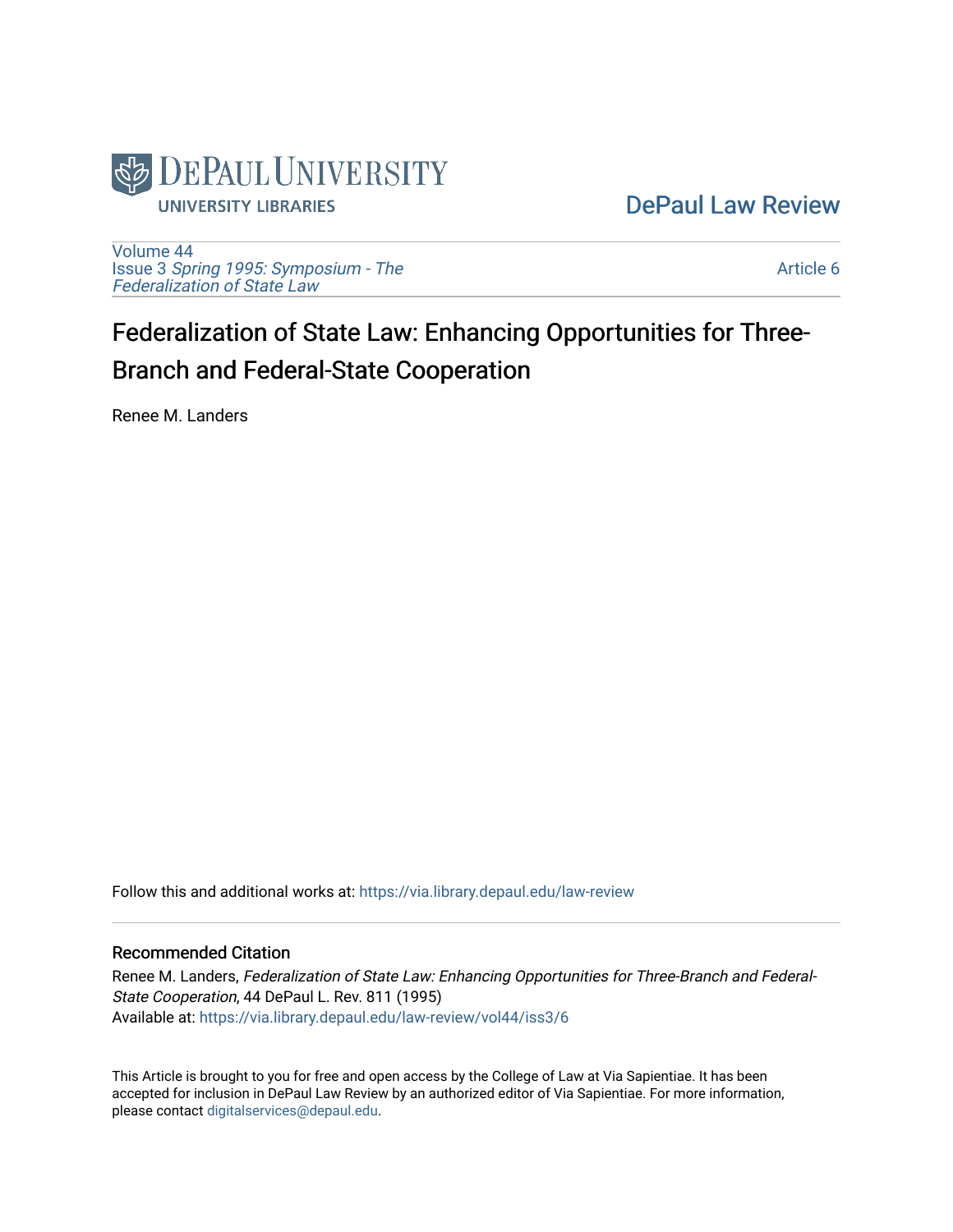## **FEDERALIZATION OF STATE LAW: ENHANCING OPPORTUNITIES FOR THREE-BRANCH AND FEDERAL-STATE COOPERATION\***

*Renee M. Landers\*\**

#### **INTRODUCTION**

This Article presents the practice and theory of the Department of Justice's approach to the exercise of the expanded jurisdiction Congress has seen fit to establish for the federal courts. In early 1994, the Attorney General requested that a "Three-Branch Roundtable" be convened to discuss institutional issues raised **by** overlapping federal and state jurisdiction.' The Attorney General's plan had been inspired **by** the thoughtful letter from Chief Judge Clifford Wallace of the Ninth Circuit Court of Appeals expressing concern that recent legislative enactments expanding the reach of federal jurisdiction and the resulting affects on federal court dockets evidenced an erosion of the traditional mission of the federal courts.<sup>2</sup> Judge Wallace suggested that the federal courts would be undermined unless the three branches of the federal government reached some agreement on the role of the federal courts.<sup>3</sup>

Judge Wallace is not unique in expressing this concern.<sup>4</sup> In issuing the annual report for the federal courts, in late December, 1994, Chief Justice William H. Rehnquist noted:

**<sup>\*</sup>** This article is based on a presentation given as part of a program on "Federalization of State Law" sponsored **by** the Federal Courts section of the Association of American Law Schools at its annual meeting in New Orleans, Louisiana, on January **6, 1995.**

**<sup>\*\*</sup>** Deputy Assistant Attorney General, United States Department of Justice. A.B., Radcliffe College; **J.D.,** Boston College Law School.

**I.** One of my first projects at the Department of Justice was to conduct this Three Branch Roundtable. **See infra** note **90** and accompanying text (discussing the Three-Branch Roundtable conference).

<sup>2.</sup> Letter from **J.** Clifford Wallace, Chief Judge, United States Court of Appeals for the Ninth Circuit, to The Honorable William H. Rehnquist, The Honorable Janet Reno, The Honorable Joseph R. Biden, The Honorable Jack Brooks (Mar. **29, 1993)** [hereinafter Letter].

*<sup>3.</sup>* **See** Letter, **supra** note 2, at **6** (proposing a national three-branch conference to evaluate the problems facing the federal court system and to produce a long-range statement about the mission of the federal courts).

*<sup>4.</sup>* **See infra** notes **6-12** and accompanying text (discussing concerns of other scholars, judges, and lawyers about the expansion of the federal court system).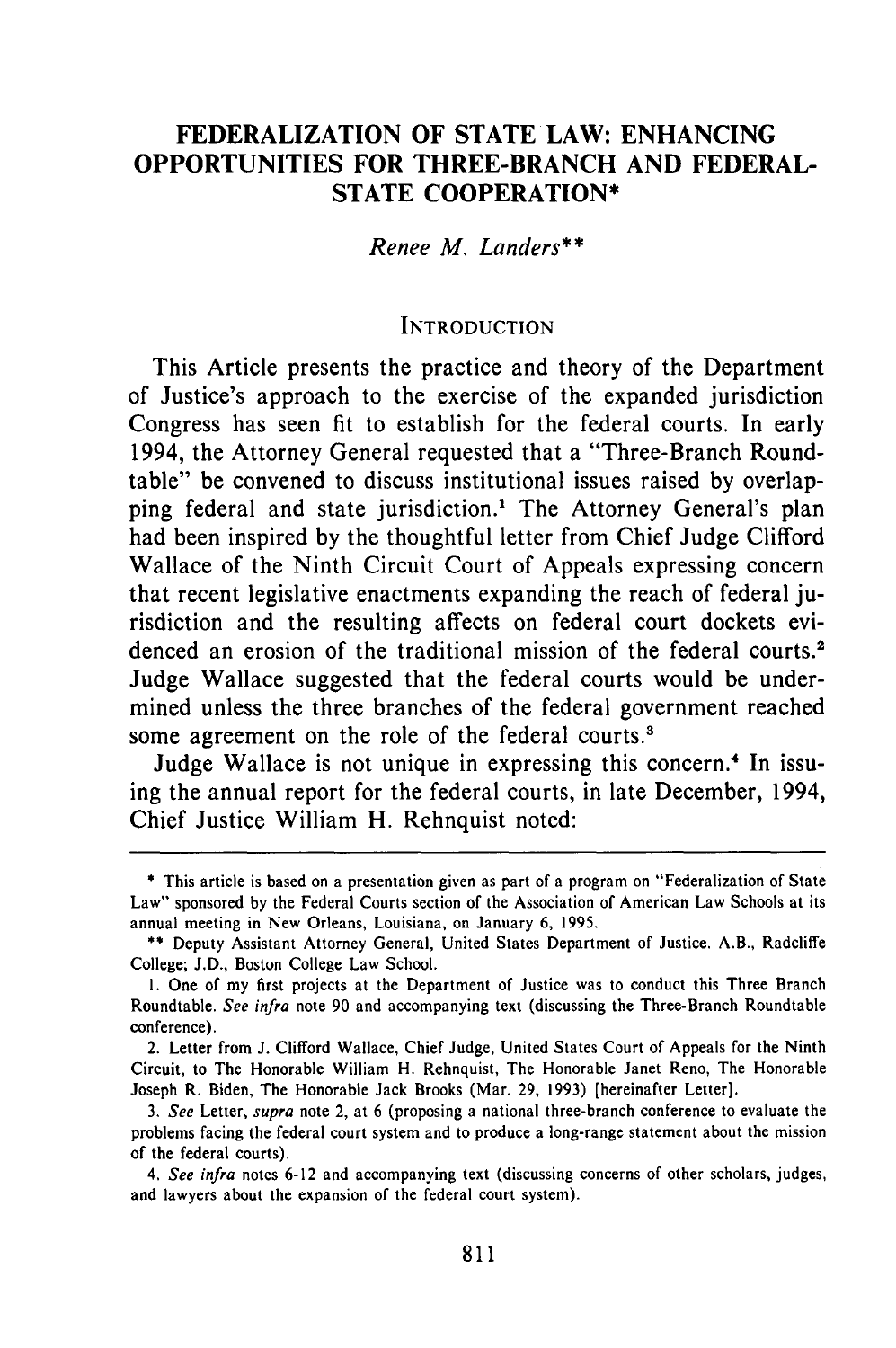There is considerable sentiment in the federal judiciary at the present time against further expansion of federal jurisdiction into areas which have been previously the province of state courts enforcing state laws.<sup>5</sup>

Leading jurists and scholars of other generations have also argued for the preservation of the federal courts as courts of limited jurisdiction.<sup>8</sup> These warnings have not been heeded. In his 1994 year-end statement, Chief Justice Rehnquist noted that, "[t]he current climate in the country and the **U.S.** Congress increases the likelihood that federal jurisdiction will continue to be expanded."<sup>7</sup>

Other judges and federal courts scholars have joined Chief Justice Rehnquist and Judge Wallace in criticizing the expansion of federal jurisdiction into areas previously the subject of state law. The Federal Judicial Center recognized this debate and devoted a substantial amount of time and resource to investigate the issue.<sup>8</sup> It recently published a survey of the principle arguments for and against federalization of law. The survey also evaluated several approaches to allocating jurisdiction between federal and state courts, and presented an alternative approach to dividing jurisdiction between federal and state court systems. <sup>9</sup>

Jon **0.** Newman, Chief Justice of the Second Circuit Court of Appeals, has argued for limiting the number of federal judges to

7. Rehnquist, supra note 5, at 10.

**8.** WILLIAM H. SCHWARZER **& RUSSELL** R. WHEELER, **ON THE** FEDERALIZATION OF **THE AD-MINISTRATION OF CIVIL AND** CRIMINAL **JUSTICE** 9-38 (Fed. Jud. Ctr. 1994) (discussing arguments for and against certain propositions concerning the federalization of law) Specifically, Schwarzer & Wheller noted that these propositions:

**1.)** "The Constitution dictates a limited role for the federal courts;" 2.) "Sound public policy mandates a limited role for the federal courts;" 3.) "The continued expansion of the role of the federal courts subverts their traditional role and purpose;" 4.) "The continued expansion of the role of the federal courts threatens their quality and competence.").

*Id.* at 9.

9. Id. at 46 (discussing the need to balance efficiency with fairness and the need to accommodate present demands without sacrificing the "long view").

<sup>5.</sup> Chief Justice William H. Rehnquist, 1994 Year-End Report On the Federal Judiciary 8 (Dec. 30, 1994).

*<sup>6.</sup> See, e.g.,* Henry **S.** Friendly, *Averting the Flood by Lessening the Flow,* 59 CORNELL L. REV. 634, 657 (1974) (asserting that the only way to curtail the flow of cases into the federal courts is to enact legislation which will "concentrate all levels of the federal judiciary on their proper tasks"); William Howard Taft, *Possible and Needed Reforms in the Administration of Civil Justice in the Federal* Courts, 6 **J.** AMER. **JUDICATURE** Soc'y **36** (1922) (noting the continuing expansion of federal court cases and supporting legislation aimed at reorganizing and simplifying the federal judicial system); Charles Warren, Federal Criminal Laws and the State Courts, 38 HARV, L. REV, 545, 545 (1925) (arguing that the federal courts were over burdened because Congress continued to expand the scope of the body of federal crimes).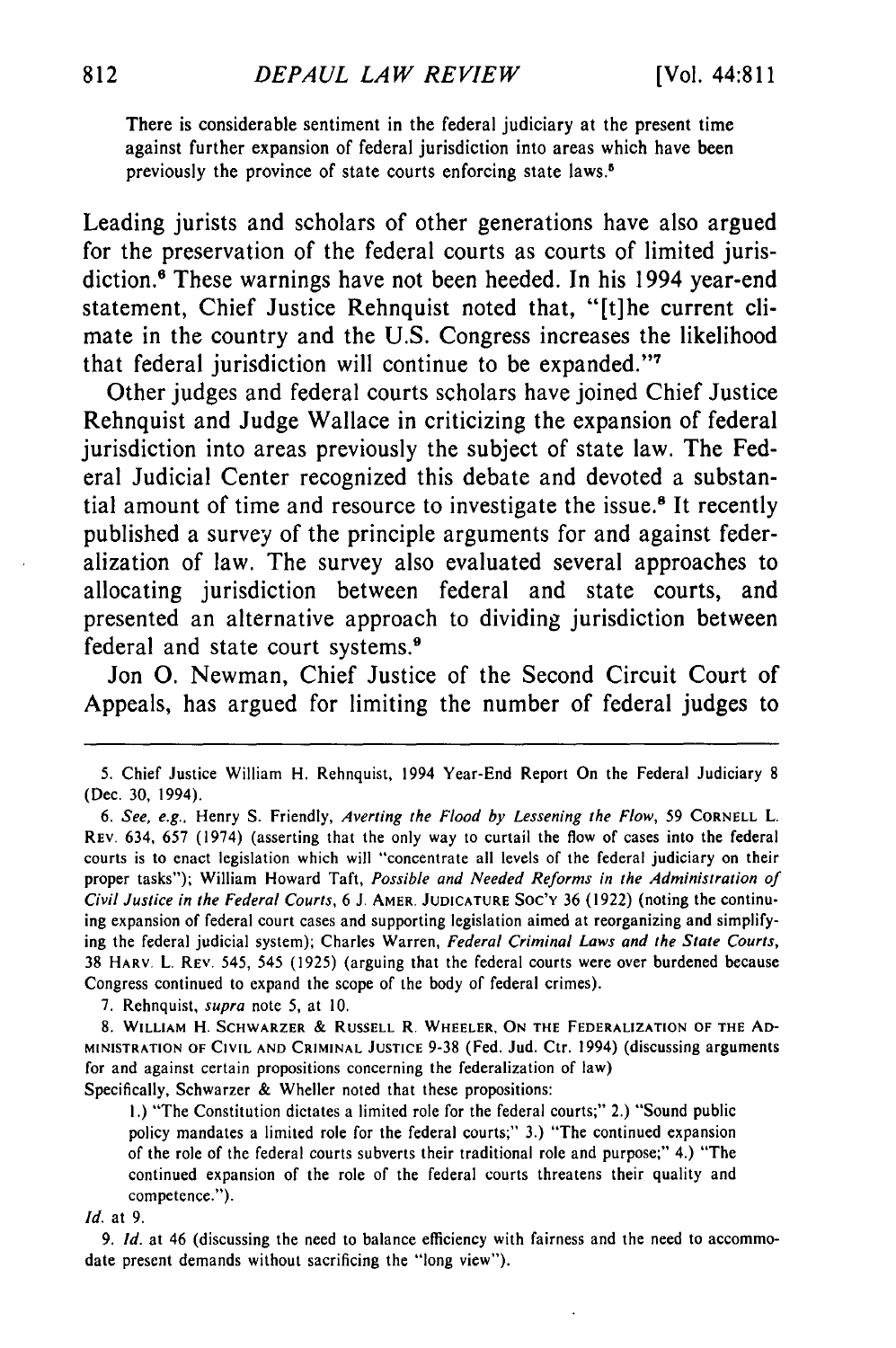1,000 to preserve the quality of the federal bench and to preserve coherence in the development of the law.<sup>10</sup> More recently, Judge Newman has proposed creating concurrent jurisdiction over most federal law claims in federal and state courts and investing federal judges with discretion to hear claims in federal court as a way of preserving the federal courts as elite forums, where a high quality of justice can be rendered." The *Proposed Long Range Plan for the Federal Courts* also devoted substantial argument to defining a mission for the federal courts and to establishing criteria for the appropriate allocation of jurisdiction to the federal courts.<sup>12</sup>

The Department of Justice is quite aware of the pressures that recent expansions of jurisdiction have placed on the federal court system,<sup>13</sup> and it agrees with Judge Wallace that interbranch steps must be taken to ensure that the federal courts continue to function effectively. However, the Department does not subscribe to the view that it is possible-or even desirable-to arrive at a theoretical description of the mission of the federal courts in a democracy where values and public concerns fluctuate over time.<sup>14</sup>

As Professors Chemerinsky and Kramer have written, "Our priorities as a nation change so fast that investing substantial time articulating a well-defined model federal jurisdiction would be a waste."<sup>15</sup> Professors Chemerinsky and Kramer recognize that, even

13. *See* Thomas B. Marvell, *The Rationales For Federal Question Jurisdiction: An Empirical examination of Student Rights Litigation,* 1984 Wis. L. REV. 1315, 1327 (describing the pressures put on federal courts **by** expanding jurisdiction).

14. Deputy Attorney General Jamie **S.** Gorelick, Luncheon Address to the American Law Institute 3, 6 (May 20, 1994) (noting that the federalization debate arises every time the federal government attempts to expand its role in response to pressing national problems and that therefore, the Justice Department's approach to federalization "incorporates the broader *programmatic* efforts" to solve the current needs of the nation).

15. Erwin Chemerinsky & Larry Kramer, *Defining the Role of the Federal Courts,* 1990 B.Y.U.L. REV. 67, 76.

<sup>10.</sup> Jon **0.** Newman, 1,000judges - the limit for an effective federal judiciary, <sup>76</sup>**JUDICATURE** 187, 187-88 (1993) (proposing to limit the number of authorized federal judges, both district and appellate, to 1,000, a number he thinks is the limit for an effective federal judiciary).

*II. See* Jon **0.** Newman, *Discretionary Access to Federal Courts: Issues and Alternatives,* **CONN.** L. REV. (forthcoming) (proposing a system of "discretionary access" to the federal courts as a mechanism for reallocating some federal cases to state courts; a system the author believes is the most efficient way to prevent the continued growth of the federal judiciary).

<sup>12.</sup> COMMITTEE **ON LONG RANGE PLANNING** OF THE **JUDICIAL CONFERENCE** OF THE **UNITED STATES,** PROPOSED **LONG RANGE PLAN FOR THE** FEDERAL COURTS 4-10, 20-24 (1994) (stating that the "mission of the federal courts is to preserve and enhance the rule of law **by** providing society with a just, efficient, and inexpensive mechanism for resolving disputes that the Constitution and Congress have assigned to the federal courts" and later setting forth recommendations for defining and maintaining a limited federal jurisdiction).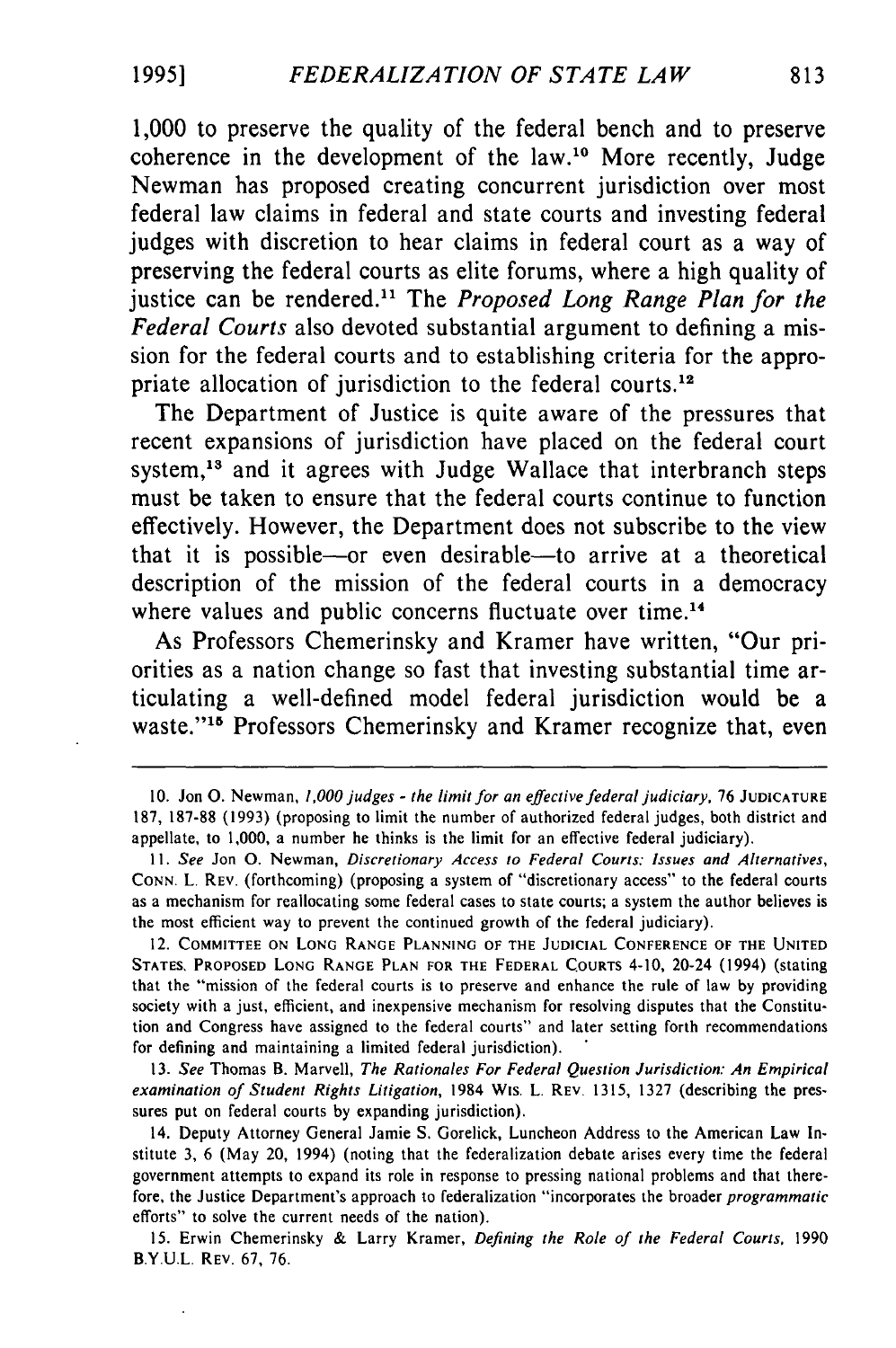though there is an unavoidable political dimension to questions of federal jurisdiction, there are some principles that appear constant.16 Therefore, while the Department of Justice agrees that attempts to define some "correct" model of federal jurisdiction would be folly, federal jurisdiction as a theoretical and practical matter should not be viewed as having infinite flexibility.<sup>17</sup> Judge Learned Hand got it exactly right. As Professor Gunther notes in his acclaimed biography, Hand disavowed the possibility of a single overarching test to demarcate the border between the state and federal spheres.<sup>18</sup> "The truth really", Hand wrote "is that where the border shall be fixed is a question of degree, dependent upon the consequences in each case."<sup>19</sup>

The decision of the Federal Courts Section of the Association of American Law Schools to explore the issue of federalization of state law at this time is a good one.<sup>20</sup> Congressional action in relation to crime, $^{21}$  health care reform, $^{22}$  welfare reform $^{23}$ , products liability reform<sup>24</sup> and civil justice reform,<sup>25</sup> generally, keeps attention focused

18. *See* GERALD **GUNTHER. LEARNED** HAND: THE MAN **AND** THE **JUDGE** 449 (1994).

**19.** *Id.* (quoting Justice Learned Hand).

20. Judith Resnik, *Dependent Sovereigns: Indian Tribes, States and the Federal Courts*, 56 U. **CHI. L. REV. 671,** 685 (1989) (noting that in **1986,** a federal court section was added to the American Association of Law Schools).

21. See, e.g., Anti Car Theft Act of **1992,** Pub. L. No. 102-519, 106 Stat. **3384** (1992) (codified at **18** U.S.C. § 2111 (1994)) (making carjacking a federal crime); Child Support Recovery Act of **1992,** Pub. L. No. **102-521, 106** Stat. 3403 (1992) (codified at **18** U.S.C. § **228** (1994)) (making failure to pay child-support a federal crime).

22. **See** 141 **CONG.** REC. S1944 (daily ed. Feb. **1,** 1995) (statement of Sen. Hatfield) (commenting on the Health Partnership Act and advocating looking "to the States to help develop the database we need to determine the appropriate Federal role in health care reform. . **.** . this is the essence of the federalism on which our country was founded."); **see also id. 307** (daily ed. Mar. 8, **1995)** (reporting that the Committee on Labor and Human Resources concluded hearings on proposed legislation authorizing funds for the health profession's programs of Public Health Service Act, and noting that the hearings focussed on the federal role in the health care area).

**23. See** Work-First Welfare Reform Act of 1995, **HR. 315,** 104th Cong., **1st** Sess. (1995) (proposing legislation that would offer states a national welfare reform option); see also 141 CONG. REC. S1685 (daily ed. Jan. 27, 1995) (statement of Sen. Thurmond) ("[The Unfunded Mandates Reform Act of 1995] is another step toward restoring the Federal-State partnership as it was designed and intended by the Founders of the Constitution.").

24. See 138 CONG. REC. S13,269 (1986) (discussing the possibility of federalizing product liability suits and the past and present role of the states); id. **("I** think the crisis crys out for a

<sup>16.</sup> *Id.* at 76-77 (listing the six "constant principles" of federal jurisdiction as: **1)** Enforcing the United States Constitution; 2) Protecting the interests of the federal government as a sovereign; 3) Serving as an empire in interstate disputes; 4) Assuring uniform interpretation and application of federal law; 5) Developing federal common law; and 6) Hearing appeals).

<sup>17.</sup> *See* Gorelick, *supra* note 14, at 27-28 (arguing that extensions of federal jurisdiction must be selective, clearly identified as national priorities, and implemented through mechanisms with cooperation among state and local government).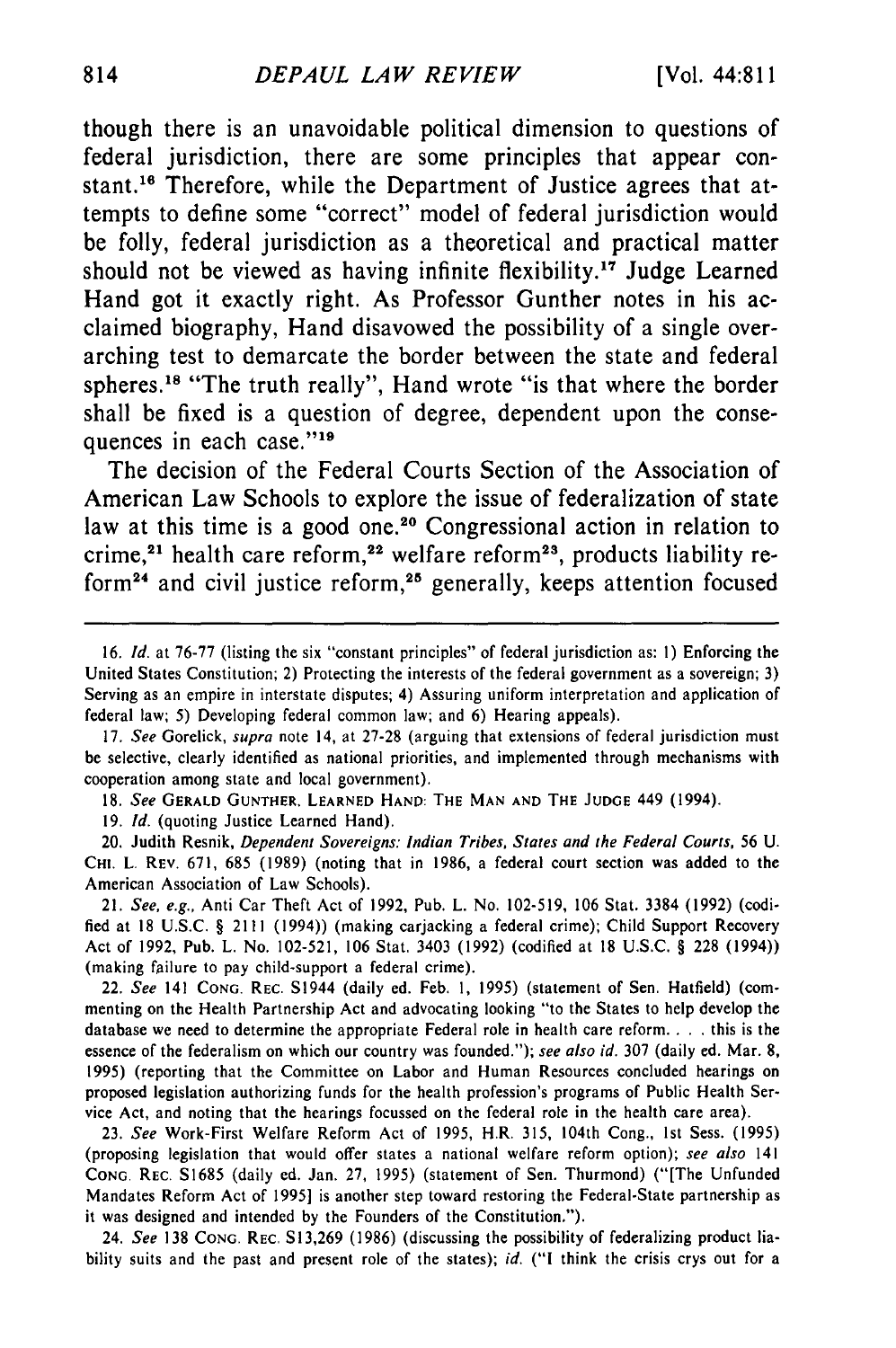on the questions of what is the appropriate role for federal courts in this evolving federal system and how concurrent jurisdiction can be effectively shared with the states in these and other areas.<sup>26</sup> The remainder of this piece describes how the Department of Justice is responding to the challenges and the opportunities posed **by** the trend toward federalization of law.

### I. DOJ **RESPONSES** TO FEDERALIZATION

The Department of Justice has articulated a notion of federalization that encompasses more than the question of whether to create or to prosecute federal offenses.<sup>27</sup> In an address to the American Law Institute in May, Deputy Attorney General Jamie Gorelick noted: "Federalization incorporates the broader *programmatic* efforts of the federal government to join with state and local governments in innovative approaches to crime prevention, treatment and prosecution."28

The debate over the merits of the recently enacted Violent Crime Control and Enforcement Act of **199429** focused largely on the jurisdictional issues raised by the expansion of federal jurisdiction.<sup>30</sup> There also were accusations that the programmatic aspect of federalization contained in the legislation constituted mere "pork".<sup>31</sup> Per-

- 29. Violent Crime Control and Enforcement Act of 1994, Pub.L. No. 103-322, **108** Stat. 1796.
- **30.** . **.** . [the] Constitution gives to Congress the power to determine what should and should not be subject to Federal, civil, and criminal jurisdiction. However, we ought also recognize that this power should be exercised with an awareness of its consequences for law enforcement and the administration of justice. . **.** . [c]riminal law and its enforcement in our society is primarily a State responsibility, rather than a Federal responsibility.

Violent Crime Control and Law enforcement Act of 1994, Pub. L. No. 103-322, **108** Stat. 1796, 140 **CONG.** REC. S12566, S12583 (statement of Sen. Cochran, Aug. **18,** 1994).

Federal solution. **I** think the Federal Government has an appropriate role to play in this field, and should we be able to get an opportunity to vote on this, I would hope that a majority of my colleagues in the Senate would agree.") (statement of Sen. Morton).

<sup>25.</sup> See, e.g., Federal Courts Administration Act of 1992, Pub. L. No. 102-572, 106 Stat. 4506, 4521-24 (1992) (codified as amended in scattered sections of 28 U.S.C.) (creating a civil claim in federal court for victims of international terrorism).

<sup>26.</sup> See notes 21-25 and accompanying text (citing legislation and Congressional debates concerning appropriate roles of state and federal courts in certain areas).

<sup>27.</sup> Gorelick, supra note 14, at 5 (stating that federalization should be "seen in broader terms than simply the issue of when to create new federal crimes").

<sup>28.</sup> Id. at 6-7.

<sup>31.</sup> See Elaine S. Povich, Crime Bill Ok'd, Health Reform May Be Stalled, CHI. TRIB., Aug. 26, 1994, at A3 ("The bill includes \$6.9 billion for crime-prevention programs — such as youth recreation, efforts like 'midnight basketball' leagues — much of which was labeled 'pork' projects by some Republicans."); see also Paul Bedard, Clinton Happily Signs the Crime Bill, Dole Cries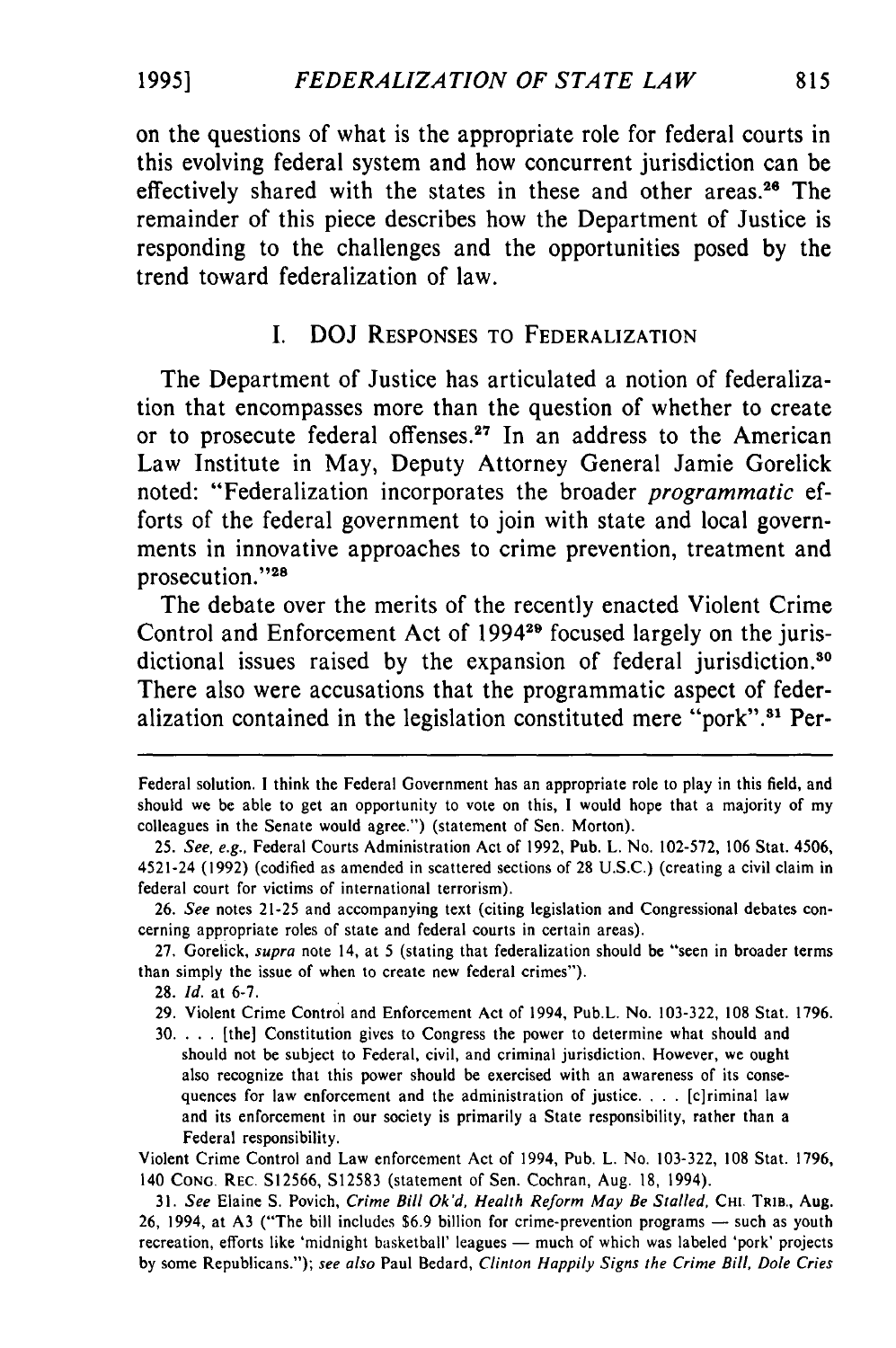haps the reaction to these programs was so vehement because the opponents recognized the aggressive and broader impact of this programmatic aspect of federalization.<sup>32</sup> As an aside, on January 4, **1995,** Senator Dole, Majority Leader, and Senator Hatch, Chair of the Senate Judiciary Committee, filed the Violent Crime Control and Law Enforcement Improvement Act of **1995.1a** Among other things, the Hatch/Dole bill would eliminate a majority of the programs contained in the 1994 Crime Bill, most of which are not scheduled to receive funding until fiscal year 1996.<sup>34</sup> At the same time, the Hatch/Dole proposal would dramatically increase funding for the Federal Bureau of Investigation and Drug Enforcement Administration.<sup>35</sup>

Attorney General Reno saw the 1994 Crime Act as a necessary response to the problem of crime and consequently, the Justice Department is moving away from its traditional role as a law enforcement agency in an attempt to provide new solutions.<sup>36</sup> We like to say that the 1994 Crime Act can be described **by** focusing on four "p" words - partnership, prevention, policing and punishment.<sup>87</sup> The

32.

The continuation of the past decade's trend toward large-scale federalization of the criminal law has the enormous potential of changing the character of the Federal judiciary. . . . This accelerating trend [federalization] contributes to the collapse of self-government as communities slough of responsibilities, even for hiring police and building prisons, onto a distant federal government.

Violent Crime Control and Law Enforcement Act of 1994, Pub. L. No. 103-322, 108 Stat. 1796, 140 **CONG.** REC. S12566, S12583 (statement of Sen. Cochran, Aug. 18, 1994).

33. Violent Crime Control and Law Enforcement Improvement Act of 1995, **S.** 3, 104th Cong., Ist Sess. (1995).

34. The Hatch/Dole bill would also eliminate funding for drug courts and boot camps funded for fiscal year 1995. **Id.** § 701. ("Subtitles A-S and subtitles U and X of Title III, Title V, and Title XVII of the Violent Crime Control and Law Enforcement Act of 1994, and the amendments made thereby, are repealed.").

35. **Id.** §§ 301-02 (authorizing a funding schedule for the FBI and the DEA, respectively, through the year 2000).

36. Gorelick, supra note 14, at 7-8 (discussing the expanding leadership role of the Department **of** Justice).

37. See id. at 9-15 (detailing some of the programs of the Anti-Crime Act which focus on: forming cooperative partnerships between federal, state, and local authorities; crime prevention; and creating programs for community policing and punishment).

<sup>&#</sup>x27;Pork' Says Fight Isn't Over, WASH. TIMES, Sept. 14, 1994, at A4 ("Mr. Dole called the measure an 'awful crime bill' that contains billions in wasteful pork-barrel spending as he announced legislation to slash \$5 billion in social programs and enact some new tough criminal penalties."). But see John Wildermuth, Feinstein Buoyed By Passage of Crime Bill, S.F. CHRON., Aug. 27, 1994, at **Al** ("Money for drug treatment, education and employment programs are important, [Senator Feinstein] said, because the country will never eliminate crime if it concentrates only on putting people in jail.").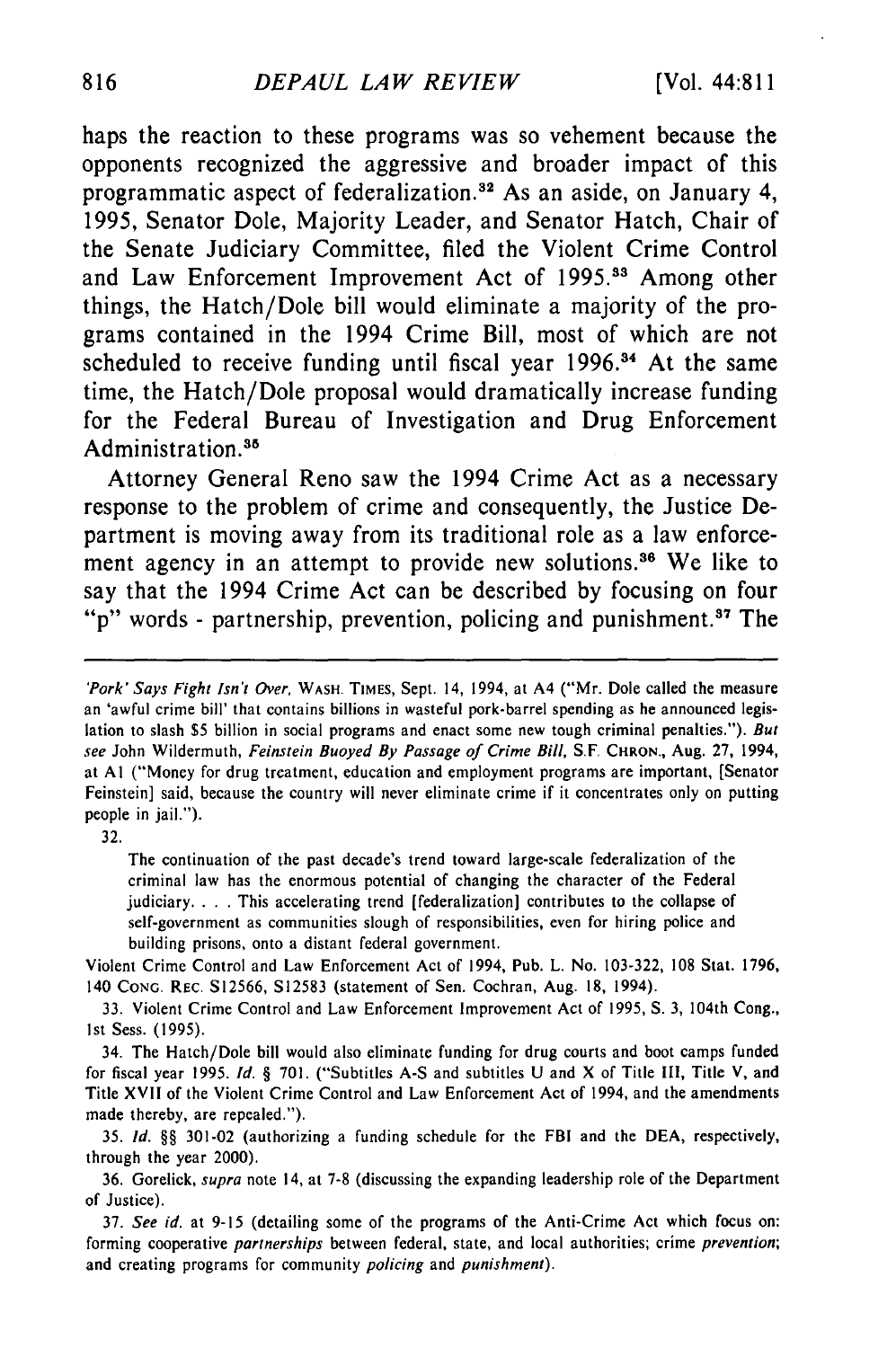1994 Crime Act reflects the serious commitment of the Department to working in partnership with state and local communities to prevent crime.<sup>38</sup> Such emphasis on forming cooperative partnerships with state and local governments has been what Deputy Attorney General Gorelick calls "the signal feature of Attorney General Reno's Department."<sup>39</sup> Programs include: Community Oriented Policing Services Program **(COPS),** designed to put **100,000** new officers trained in community-oriented-policing on the streets;<sup>40</sup> Drug Courts, modeled after a program with which the Attorney General was involved when she was the prosecutor in Dade County, Florida;<sup>41</sup> the Model Intensive Grants Program;<sup>42</sup> the Ounce of Prevention Council;<sup>43</sup> Prison and Boot Camps;<sup>44</sup> and programs to address violence against women.<sup>45</sup> These programs recognize that we can no longer afford to consider criminal law as the exclusive province of the states **-** or as an area where the federal government superimposes its will on local problems.46 Only **by** working in a coordinated fashion with programs that emphasize prevention as well as punishment, can the problem be addressed effectively.

Regarding the jurisdictional question, the Department has developed a practical response to the creation of new federal crimes. Be-

**<sup>38.</sup>** *Id.* at 8 (noting that the Department of Justice will quadruple the amount of money it can give directly to state and local actors for programs dealing with youth and stating this is in an "indication of the depth of the Department commitment to working with state and local communities to help prevent crime").

<sup>39.</sup> *Id.* at 9.

<sup>40.</sup> Violent Crime Control and Enforcement Act of 1994, Pub. L. No. 103-322, 108 Stat. 1796, 1808, Part Q, Sec. 1701(b) (granting the Attorney General authority to make grants for the hiring and training of officers for deployment in community-oriented- policing across the nation).

<sup>41.</sup> *Id.* Sec. 50001(a)(3), at 1955-56 (granting the Attorney General the authority to make grants for programs that involve continuing judicial supervision over non-violent offenders with substance abuse problems and the integrated administration of other services including mandatory, periodic tests for controlled substance use; substance abuse treatment; diversion, probation, or other supervised release programs and programmatic offender management, and aftercare services).

<sup>42.</sup> *Id. §* 30301(a)(1), at 1844 (providing multidisciplinary funding to fifteen targeted areas with high rates of crime),

<sup>43.</sup> *Id. §* 30102(a)(1-4), at 1837 (providing grants to community programs aimed at helping youths occupy themselves to avoid criminal activity).

<sup>44.</sup> *Id. §* 20101(a), at 1815 (granting the Attorney General authority to make grants for the construction, development, expansion, modification, operation, or improvement of correctional facilities, including boot camp facilities and other alternative correctional facilities).

<sup>45.</sup> *Id. §* 40121(a)(3), at 1910 (authorizing grants to provide personnel, training, technical assistance, data collection, and other equipment for the more widespread apprehension, prosecution, and adjudication of persons committing violent crimes against women).

<sup>46.</sup> See Gorelick, supra note 14, at 9-10 ("This falsely rigid approach to law enforcement is not effective.").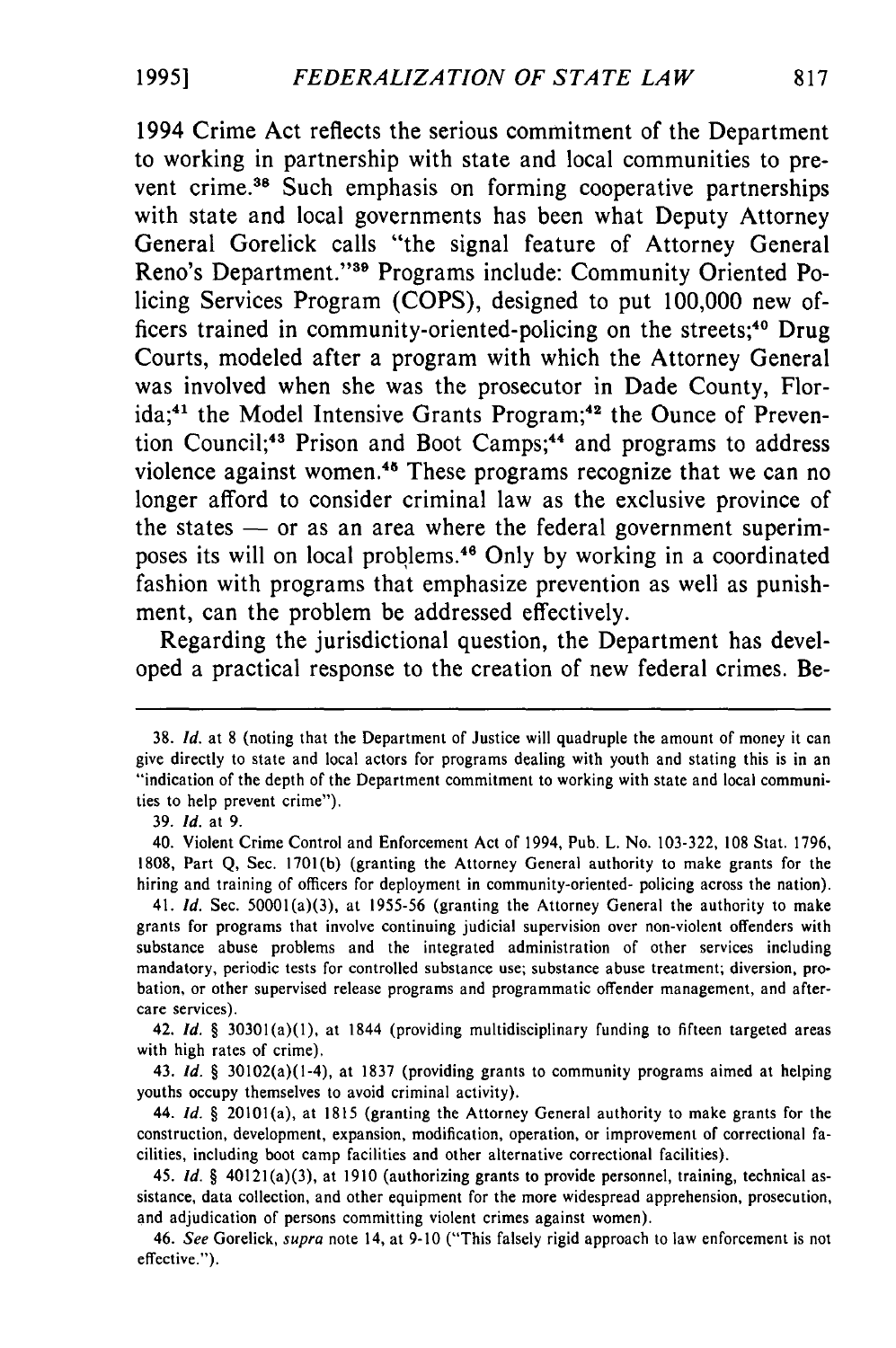cause of the 1994 Crime Act,<sup>47</sup> the Violence Against Women Act,<sup>48</sup> the Freedom of Access to Clinics Act,<sup>49</sup> and various recent expansions of the federal role in child support enforcement activities,<sup>50</sup> the federal government and the Department of Justice have been criticized for "federalizing" too much law that traditionally has been the province of the states.<sup>51</sup> Deputy Attorney General Gorelick discussed the Department's approach to federalization in her May 20, 1994 Luncheon Address to the American Law Institute:

The Attorney General's vision is consistent with the history of approaches to "federalization" in the life of this nation. Indeed, one can discern three great "federalization events" in the history of the nation: the creation of the Constitution, the reconstruction era, and the New Deal. Each of these events resulted from a perceived need  $-$  on the part of the public and the government  $-$  for federal leadership and control in facing critical challenges.<sup>52</sup>

Further, Gorelick stated that the Department of Justice focuses on the following kinds of policy considerations in analyzing whether federal involvement in an area is appropriate:

whether consistent with the now well-accepted federalization of civil rights law enforcement authority, federalization would serve to vindicate basic individual liberties; whether the federal government would have superior investigative, prosecutorial, and statutory resources to bring to bear on problems of national concern; whether solving the problem would require action at the interstate or international level; whether there is a clear and strong federal policy interest in the **area.5 <sup>3</sup>**

Gorelick cited the Administration's support for the Violence Against Women Act<sup>54</sup> and the Freedom of Access to Clinic En-

<sup>47.</sup> Violent Crime Control and Enforcement Act of 1994, Pub.L. No. 103-322, 108 Stat. 1796 (1994).

<sup>48.</sup> **Id.** Title IV, at 1902-1955 (codified as amended in 18 U.S.C. § 2247) (expanding federal jurisdiction to encompass violent crimes against women).

<sup>49. 18</sup> U.S.C. § 248 (1994) (prohibiting destructive conduct that is intended to injure, intimidate or interfere with persons seeking to obtain or provide reproductive health care services).

<sup>50.</sup> See infra notes 62-74 and accompanying text (discussing the expanding federal role in interstate child support enforcement).

<sup>51.</sup> See Daniel S. Meador, The Federal Judiciary - Inflation, Malfunction, and a Proposed Course *of* Action, 1981 B.Y.U. L. REV. 617 (discussing efforts to develop new structural and jurisdictional arrangements that would enable the federal courts to function more effectively in contemporary circumstances).

<sup>52.</sup> Gorelick supra note 14, at 17.

<sup>53.</sup> **Id.** at 18.

<sup>54. 18</sup> U.S.C. § 2247 (1994).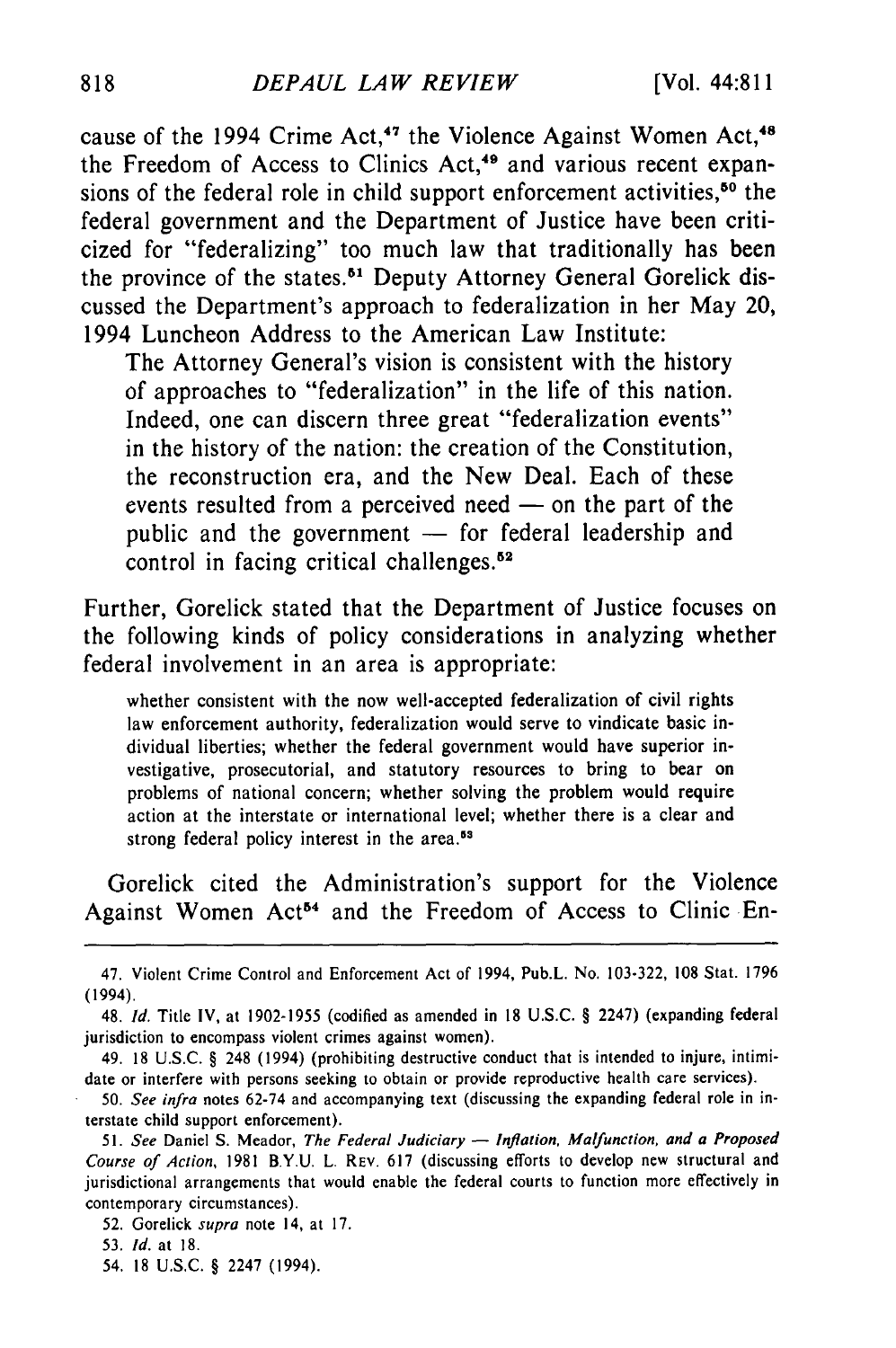trances  $Act^{55}$  as an application of these considerations.<sup>56</sup> According to Gorelick, the Administration's support for this legislation "reflects the high national priority accorded measures aimed at protecting basic civil liberties and the exercise of individual rights."<sup>57</sup>

In drafting the 1994 Crime Act<sup>58</sup>, America's elected federal officials responded to the urgent cries of the people for action against crime and violence which undermine the ability of citizens to exercise basic rights.<sup>59</sup>

In some cases, such as cases in the child support enforcement area, the federalization of traditionally state crimes can help law enforcement efforts. The Child Support Recovery Act of 1992<sup>60</sup> recognizes the areas of federal expertise by limiting federal involvement to interstate cases where the non-custodial parent has refused to pay, for one year or longer, or the unpaid amount exceeds \$5,000.<sup>61</sup> Other statutes such as the Child Support Enforcement Amendments of 1984<sup>62</sup> and 1988,<sup>63</sup> and predecessor legislation, take advantage of superior federal capacity to locate and track parents and to identify employers of non-paying parents.<sup>64</sup> Recently, the Department of Justice announced the results of a joint program with Health and Human Services to regularize the handling of federal criminal non-support cases under the Child Support Recovery Act of 1992.<sup>65</sup> Essential elements of that plan involve establishing for-

63. Family Support Act of 1988, Pub. L. No. 100-485, 102 Stat. 2343 (codified as amended in scattered sections of 42 U.S.C.).

64. Child Enforcement Act 1984, 42 U.S.C. *§* 654 (requiring the operation of a parent locator service and disclosure of social security numbers to assist states in locating absent parents after state resources have been exhausted). See generally MARY ANN GLENDON. ABORTION **AND DI-**VORCE IN WESTERN LAW 86-91 (1987) (comparing the child support laws of France, Sweden and West Germany to the laws of the U.S.).

65. Attorney General Reno Announces Plan to Crack Down on Dead-beat Parents Who Fail to Pay Child Support, No. 94-720 (Dep't. of Justice Dec. 22, 1995) 2 [hereinafter Press Advisory on Child Support Enforcement] ("By working together with **HHS,** the FBI and state and local child support agencies, we will pursue the most egregious instances — parents who have the ability to pay but simply thumb their nose at the court and at their children.") (quoting Attorney General Janet Reno).

**19951**

<sup>55.</sup> *Id. §* 248.

<sup>56.</sup> Gorelick, supra note 14, at 18.

<sup>57.</sup> *Id.* at 18-19.

<sup>58.</sup> Violent Crime Control and Enforcement Act of 1994, Pub. L. No. 103-322, 108 Stat. 1796 (1994).

<sup>59.</sup> Gorelick, supra note 14, at 20.

<sup>60. 18</sup> U.S.C. § 288 (1992).

<sup>61.</sup> *Id. §* 228(d)(1)(B).

<sup>62.</sup> Child Support Enforcement Amendments of 1984, Pub. L. No. 98-378, 98 Stat. 1305 (codified as amended in scattered sections of 42 U.S.C.).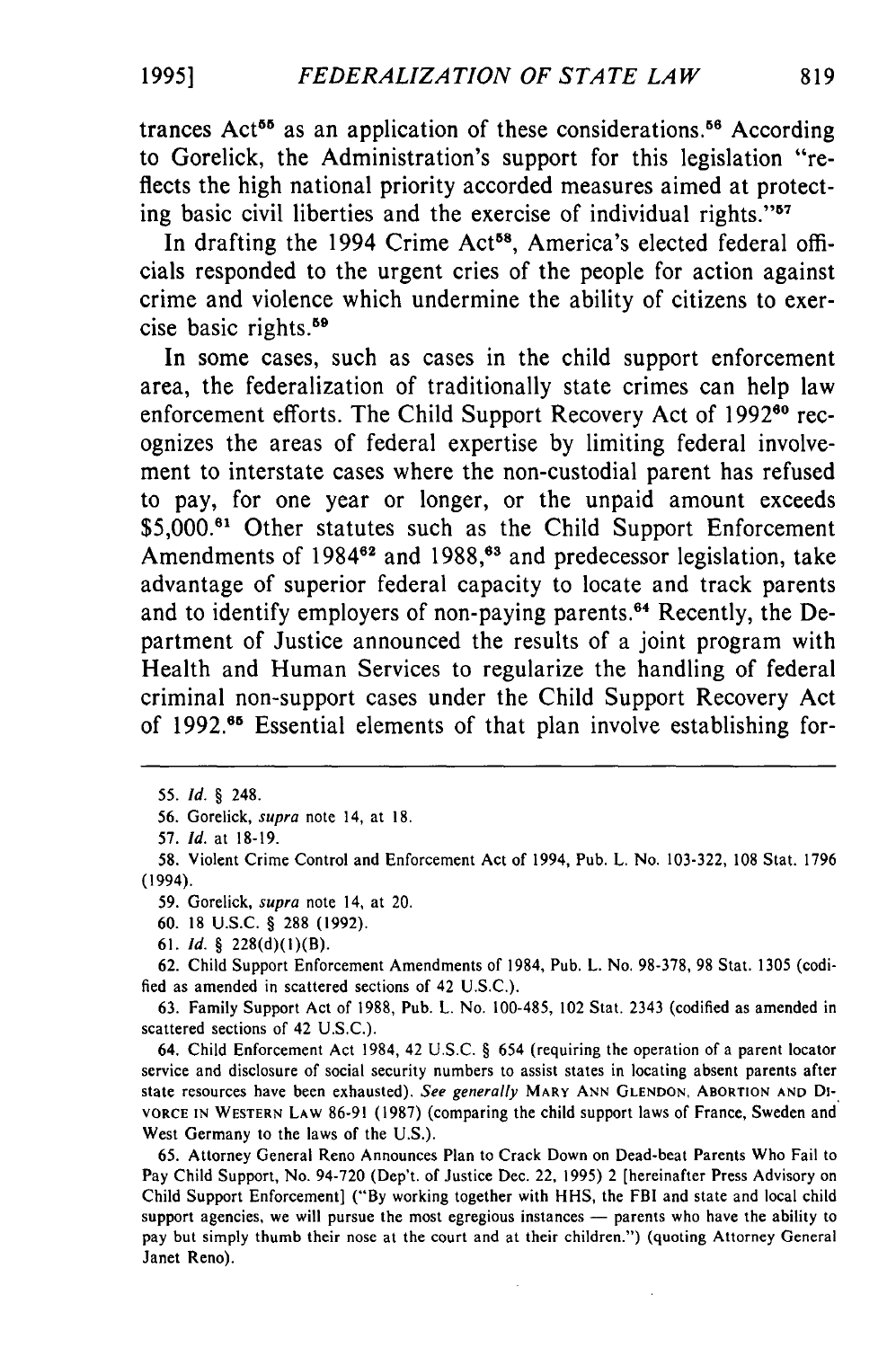mal mechanisms of cooperation among designated representatives of United States Attorney's offices and liaisons in each state child support enforcement agency.<sup>66</sup> On the Thursday before Christmas, Attorney General Reno announced **28** new cases filed since October around the country.<sup>67</sup> It is hoped that by sharing information and resources, understanding one another's concerns and limitations, the states and federal law enforcement agencies will be able to make effective use of the **1992** statute and to reduce the ability of noncustodial parents to avoid meeting child support obligations **by** moving to another state.<sup>68</sup>

As in other areas of law mentioned here, the goal in the child support enforcement area is not to replace a system of state and local enforcement with a new federal enforcement scheme.<sup>69</sup> Instead, the goal is to use federal resources where they will be most effective and where interstate jurisdictional issues make it difficult for states to pursue delinquent parents.<sup>70</sup> Similarly, the enforcement mechanisms envisioned in the welfare reform plan proposed **by** President Clinton last year **-** to be reconsidered this year **-** also rely on state action.<sup>71</sup> The federal role will be expanded to ensure location and enforcement, particularly in interstate cases **. 7** The National Clearinghouse, consisting of three components - an expanded Federal Parent Locator Service, the National Child Support Registry, and the National Directory of New Hires **-** will serve the first function.<sup>73</sup> The joint Department of Heath and Human Services and Department of Justice plan for action will address the interstate enforcement aspect.<sup>74</sup> By establishing federal standards for

69. *Id.* at 2 (stating that the plan calls for close coordination between federal and state enforce**ment** agencies).

70. *Id.* at 3 ("The Department expects that this increased coordination of state and federal enforcement efforts is result in increased and more efficient criminal child support enforcement.").

73. *Id.* **§** 625, at 427 (assisting states in administrating their state plans).

74. *Id.* **§§** 621-28, at 417-443 (expanding the federal role in interstate child support cases).

**<sup>66.</sup>** *Id.* at 2 (discussing coordination efforts between **U.S.** Attorneys and state child support agencies).

**<sup>67.</sup>** *Id.* at 1-2 ("These 28 cases are only the beginning of our enforcement efforts.")(quoting Attorney General Janet Reno).

<sup>68.</sup> *Id.* at 3 (outlining the three-point plan as: **"l)** Aggressively Investigate and Prosecute; 2) Develop Effective and Efficient Federal/State/Local Partnerships; 3)Provide Comprehensive Training and Support to Prosecutors.").

<sup>71.</sup> *See* Work and Responsibility Act of 1994, HR. Doc. No. 273, 103d. Cong., 2d. Sess. 192 at 20,1202 (1994).

<sup>72.</sup> *Id.* **§§** 621-28, at 417-443 (expanding the federal role in interstate child support cases); *id.* **§§** 661-671, at 472-496 (enacting sections to provide for program improvements to increase collections).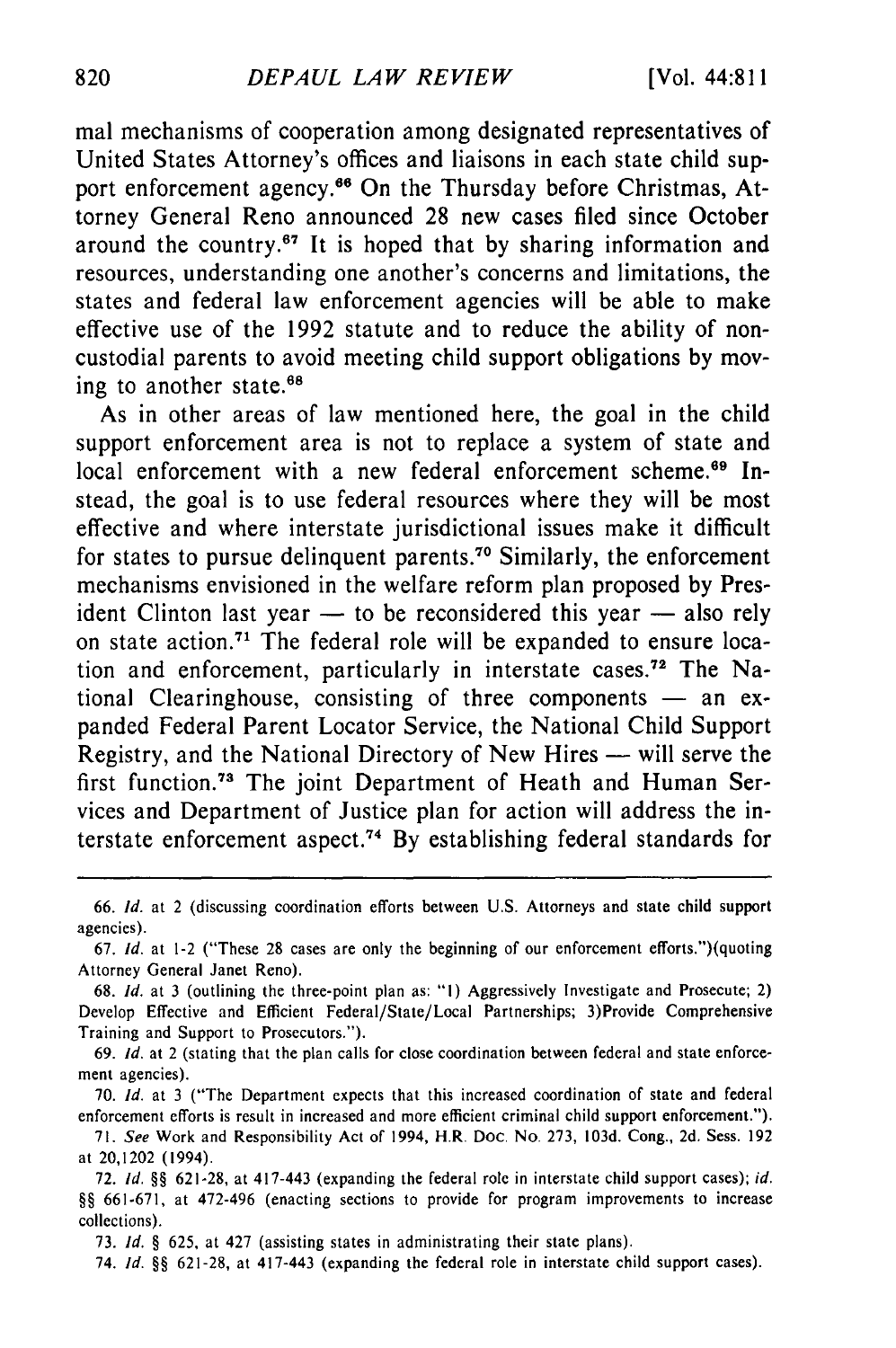establishing paternity,<sup>75</sup> mechanisms for updating awards,<sup>76</sup> centralized collection,<sup>77</sup> license suspension,<sup>78</sup> and measures designed to encourage accurate information on assets,<sup> $79$ </sup> the federal government will ensure fairness and predictability in awards and enforcement among the states. The Child Support Enforcement and Assurance demonstrations to be funded by the federal government will allow the gathering of data to guide future improvement in delivery of services to families modeled on some successful European programs.80 Promoting such innovation is also an appropriate federal role.

Finally, given that federalization in the criminal code is a practical reality, $8<sup>1</sup>$  and given that the federal government has neither the resources nor the expertise to supplant all state law enforcement activity,82 the actual reach of federal jurisdiction depends as much on Department of Justice changing policies as it does on Congressional action. Attorney General Reno has stated her policy clearly: Justice Department lawyers will work with local prosecutors to decide how best to allocate law enforcement resources in cases where both federal and local prosecutors are possible.<sup>83</sup> For example, in the child support enforcement area, the Department of Justice announced in December that it had filed 28 cases.<sup>84</sup> The Department estimates that it will undertake 200-300 federal prosecutions nationwide each year.<sup>85</sup> That number represents an average of two or three cases per federal district, hardly an avalanche of work for the federal courts.

Another example of this selective use of federal resources is found in Washington, D.C., where the United States Attorney is using federal laws to pursue and prosecute some of the worst criminals in

79. *Id. §* 666, at 487-88 (authorizing the voiding of fraudulent transfers).

80. *Id. §* 681, at 496-504.

<sup>75.</sup> *Id. §§* 640-43, at 454-464 (creating federal procedures for establishing paternity).

**<sup>76.</sup>** *Id.* § 652, at 468-71 (modifying state laws concerning child support orders).

<sup>77.</sup> *Id. §* 622, at 420-23 (creating procedures to centralize the collection and disbursement of payments).

<sup>78.</sup> *Id.* § 667, at 488-89 (authorizing states to withhold, restrict or suspend licenses to facilitate the compliance with subpoenas or warrants relating to paternity or child support proceedings).

<sup>81.</sup> See supra note 23 (giving examples of legislation which federalized crimes which were traditionally within the jurisdiction of the states).

<sup>82.</sup> *See* SCHWARZER **&** WHEELER, *supra* note 8, at 37-38 (discussing the insufficiency of federal resources to meet the needs of the courts, given the expanding demands on them).

<sup>83.</sup> *See* Gorelick, *supra* note 14, at 10.

<sup>84.</sup> Press Advisory on Child Support Enforcement, *supra* note 65, at **1.**

<sup>85.</sup> *See id.* (noting that as of December 22, 1994, more than 200 cases were under active review).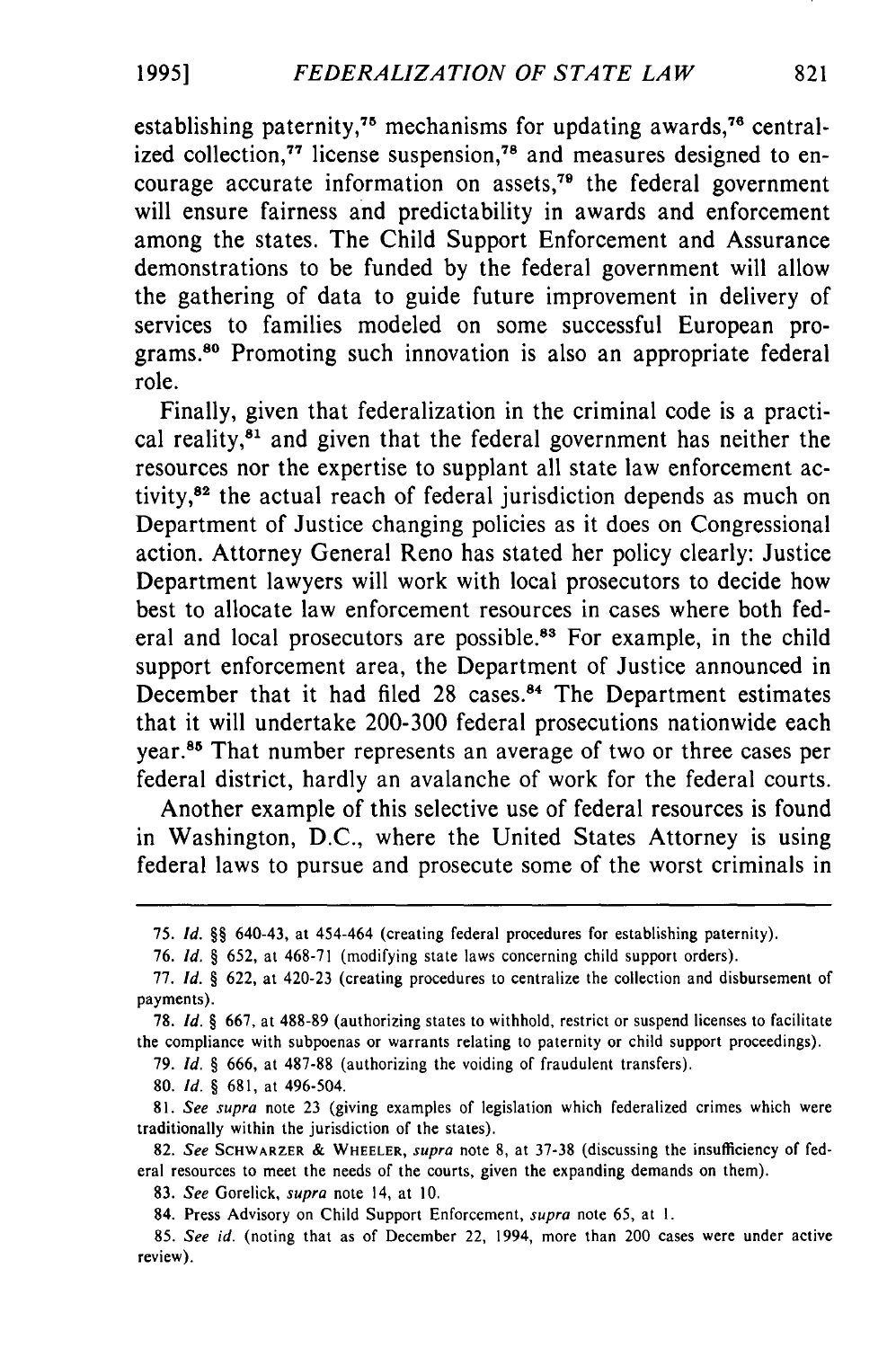the city.<sup>86</sup> This collaboration between federal and local officials takes advantage of the superior investigative capacity and expertise of federal agents and the ability to use wiretaps and interstate resources to develop cases.<sup>87</sup>

These examples describe situations where federal involvement can contribute to local efforts to address violence or vindicate rights. Where federal jurisdiction would *not* enhance local capacity to handle problems, attempts at federalization are inappropriate. For that reason, the Department opposed the bill filed **by** Senator D'Amato that would have federalized all handgun crimes.<sup>88</sup> For the same reason the Department opposed **a** provision, proposed last year as part of the Senate version of the Crime Bill, that federalized criminal activities of street gangs.89 Such attempts at federalization do not take advantage of any special federal resources or expertise and are, in the Department's view, inappropriate extensions of federal jurisdiction.

#### **CONCLUSION**

To return to where this discussion began, the Three-Branch Roundtable convened last year **by** the Attorney General is designed to promote opportunities for dialogue as new public problems and responsive legislative proposals raise concerns about inappropriate federalization of state law.90 While the various federal and state ac-

**<sup>86.</sup>** Gorelick, *supra* note 14, at 26 (noting that this exemplifies the "targeted, narrowly-tailored federal law enforcement effort that can work").

<sup>87.</sup> Ruben Castaneda, *Federal Agents Are Now an "Integral Part" of D.C. Law Enforcement,* THE WASH. POST, Sept. 14, 1994, at **DI** (noting the belief that federal assistance is one of the reasons -along with improved homicide investigations, effective police patrols and an apparent decrease in crack use and sales **-** that the city has had a nine percent drop in violent crime this year).

**<sup>88.</sup>** Violent Crime Control & Law Enforcement Improvement Act of 1995, S.3, 104th Cong., 1st Sess. § 407 (1995).

<sup>89.</sup> The Department supported the provision finally adopted which limited federal jurisdiction to gang activities affecting interstate or foreign commerce. Violent Crime Control And Enforcement Act of 1994, Pub. L. No. 103-322, 108 Stat. 1796, 2033 (codified as amended at 18 U.S.C. § 521 (1994)).

<sup>90.</sup> A day-long conference entitled "Overlapping and Separate Spheres: A Three-Branch Roundtable on State and Federal Jurisdiction" was held in Washington D.C., on March 7, 1994. The conference attendance was limited to 50 participants including: Chief Justice William H. Rehnquist; Senator Joseph R. Biden, Chair of the Senate Judiciary Committee; Senator Orrin G. Hatch, Ranking Minority Member of the Senate Judiciary Committee; Congressman Don Edwards, Chairman of the House Judiciary Committee's Subcommittee on Civil and Constitutional Rights; Congressman Hamilton Fish, Jr., Ranking Minority Member of the House Committee on the Judiciary; and other public policy decisionmakers. *See* Letter from Attorney General Janet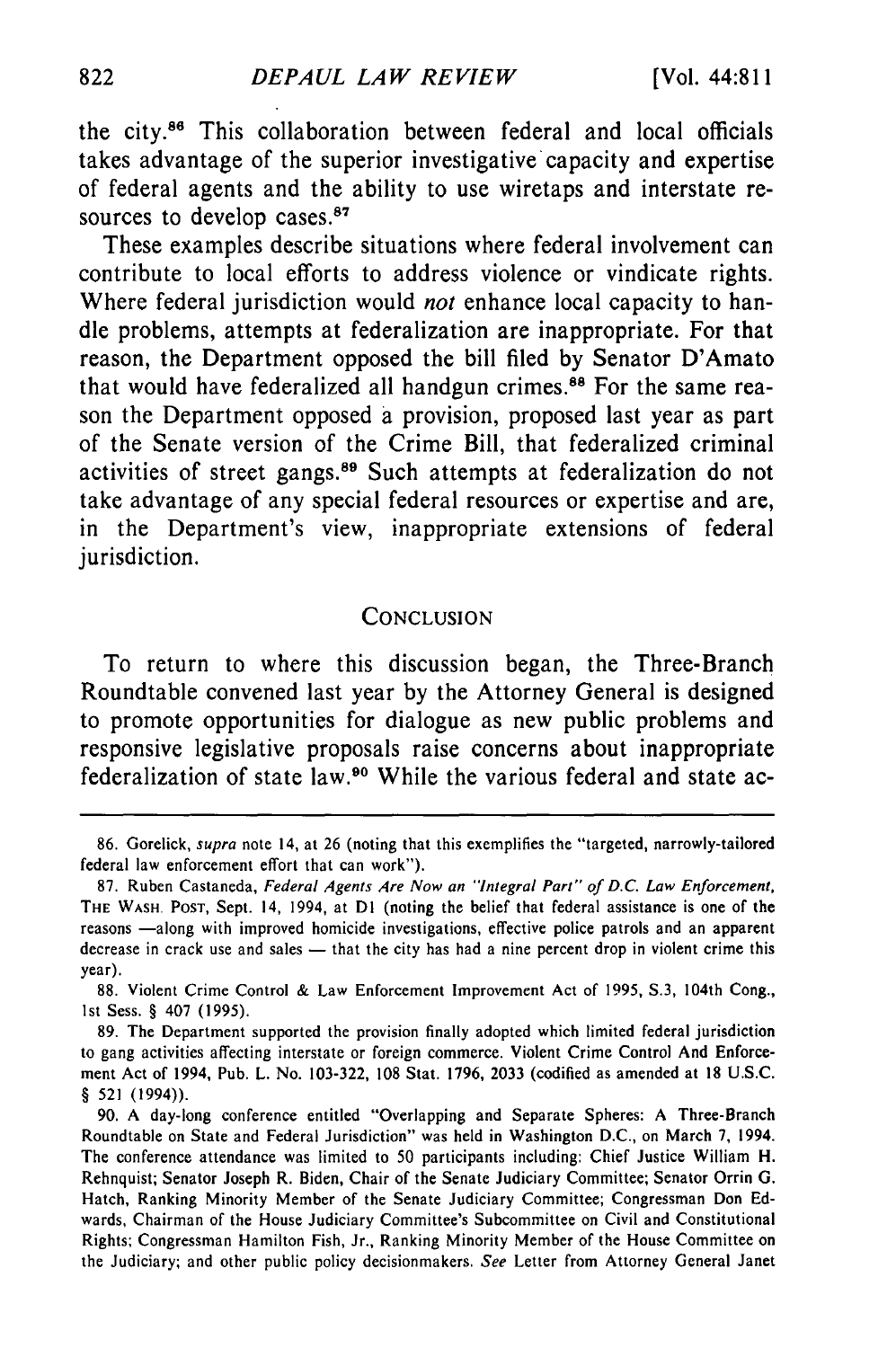tors may not be able to reach agreement in the abstract about what types of legal issues are amenable to a federal response, discussion of the institutional concerns of state and federal legislators, prosecutors, and judges can produce pragmatic jurisdictional and prosecutorial solutions that reduce the potential for federal overreaching in exercising jurisdiction granted by Congress.<sup>91</sup>

Finding the appropriate balance of federal and state power in the our federal system is an issue that has inspired controversy and spirited debate since before the founding of the Republic.<sup>92</sup> Indeed, one of the strengths of a governmental structure grounded in federalism is the shared responsibility among the various states and the national government. The complementary systems of federal and state courts, with jurisdictional overlaps defined by Congress, have became the focus of attention in the debate over federalization. Although many scholars, jurists, and officials in the executive and legislative branches of the government have sought to describe a role for federal courts that clearly delineates the appropriate boundaries of federal and state jurisdiction, the results have not met with universal agreement or satisfaction.<sup>93</sup> The practical response to the federalization issue adopted by the Department of Justice eschews the impossible task of creating an abstract theory of federal jurisdiction appropriate to all times and circumstances in favor of an approach that takes advantage of unique federal capacities to improve the

Reno to Renee Landers, (Feb. 17, 1994) (on file with author).

<sup>91.</sup> The Three-Branch Roundtable Conference on State and Federal Jurisdiction, discussed supra in note 90 exemplifies an attempt to bring together legislatures, jurists, and attorneys to produce pragmatic solutions to federalization. For other examples of institutional discussions on the matter, see **SCHWARZER** & WHEELER, supra note **8,** at 4-5 (explaining that the paper was prepared **by** the Federal Judicial Center to "encourage and inform discussion about the role of the federal courts in relation to the state systems"); **PROPOSED LONG RANGE PLAN FOR THE FEDERAL COURTS.** supra note 12, at **I** (noting that this document was prepared "under the authority of the Judicial Conference Committee on Long Range Planning for purposes of soliciting public comment").

**<sup>92.</sup>** The appropriate separation of powers between the state and federal governments has been bitterly debated since the founding of the United States. Alexander Hamilton, James Madison, and John Jay led the faction calling for a strong, centralized government. In contrast, founding fathers such as Thomas Jefferson, Patrick Henry, and John DeWitt clamored for states rights and feared a centralized government would be a tyrannical institution which would trample individual liberties. For a full account of these opinions and the debates that ensued, see **THE FEDERALIST PAPERS** (Clinton Rossiter, ed. 1961) and **THE** ANTI-FEDERALIST PAPERS **AND THE CONSTITU-TIONAL CONVENTION DEBATES** (Ralph Ketcham, ed. 1986).

<sup>93.</sup> See notes 6-20 and accompanying text (discussing various criticisms and proposals from scholars, jurists, and governmental officials concerning the delineation of the appropriate boundaries of federal and state courts).